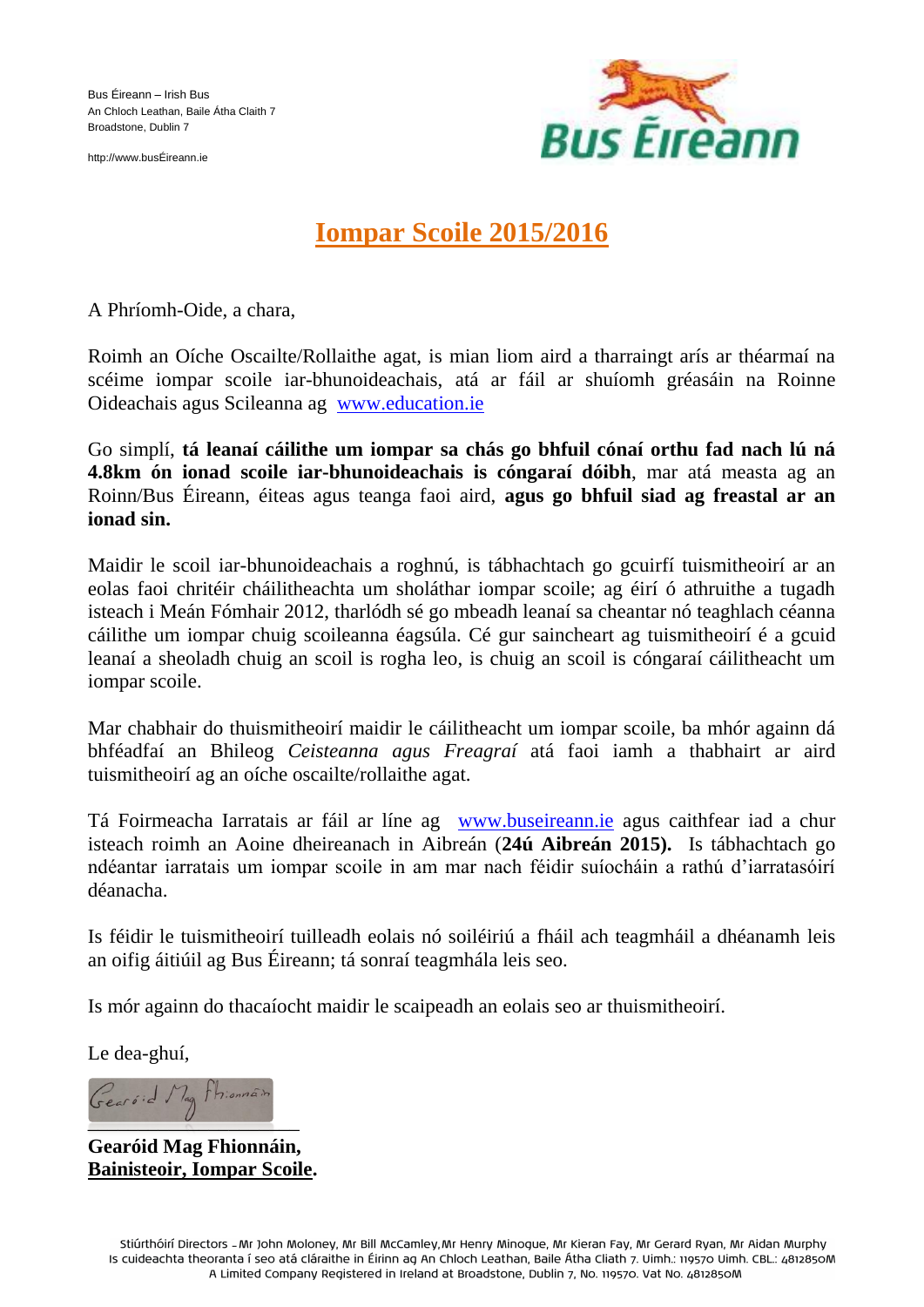

# **IOMPAR SCOILE – Scoilbhliain 2015/2016**

# **1. Cé tá cáilthe?**

Tá leanaí cáilithe um iompar scoile iar-bhunoideachais sa chás go bhfuil cónaí orthu 4.8 ciliméadair ar a laghad ón scoil is cóngaraí dóibh, agus ag freastal ar an scoil sin.

#### **2. Conas is féidir liom iarratas a dhéanamh?** Ar líne chuig Bus Éireann ag [www.buseireann.ie](http://www.buseireann.ie/)

#### **3. Cathain is gá dom iarratas a dhéanamh?**

Ba chóir iarratais a chur isteach roimh an Aoine dheireanach in Aibreán. Ní rathaítear suíochán d'iarratasóirí déanacha.

#### **4. Cad é an táille?**

Is é an táille reatha bliana ná  $\epsilon$ 350 ar gach leanbh – uastáille teaghlaigh €650.

**5. An féidir liom íocaíocht a roinnt le linn na scoilbhliana?** Is féidir dhá thráthchuid a íoc – i Mí Iúil agus i Mí na Nollag.

#### **6. An bhfuil roinnt leanaí soar ó íocaíocht?**

Tá leanaí cáilithe – iad siúd a bhfuil cónaí orthu 4.8 ciliméadair ar a laghad ón scoil is cóngaraí dóibh agus ag freastal ar an scoil sin - ag a bhfuil Cártaí Leighis (scéim SLG) bailí saor ó íocaíocht. Caithfidh gach leanbh eile íoc.

# **7. Cá bhfuil sonraí breise faoin scéim ar fáil?**

Tá téarmaí iomlána na Scéime Iompar Scoile Iar-Bhunoideachais ar fáil ag [www.education.ie](http://www.education.ie/) agus [www.buseireann.ie.](http://www.buseireann.ie/)

# **8. Cá bhfuil breis eolais ar fáil?**

Ón Oifig áitiúil Iompar Scoile ag Bus Éireann – sonraí teagmhála ar a chúl seo.